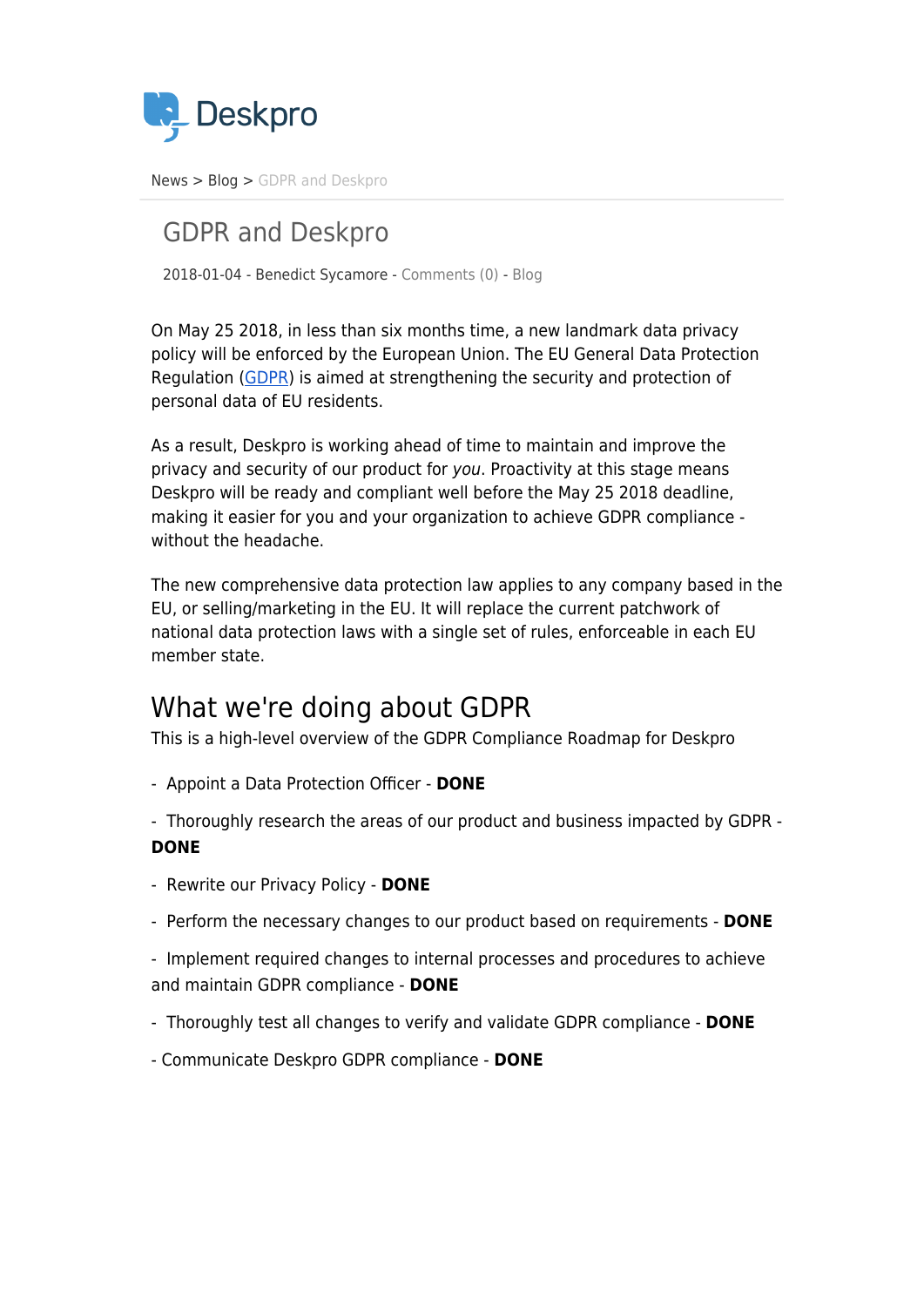# **What's going to change?**

Whilst the list of changes as a result of GDPR is extensive, the main differences between the current EU data privacy policy and GDPR include:

**Increased Territorial Scope** - GDPR extends jurisdiction to all companies processing personal data of Data Subjects residing in the EU.

#### **Penalties**

Companies can be fined of up to 4% of annual global turnover or  $\epsilon$ 20million (whichever is greater) for serious breaches. Companies without their 'records in order' (article 28) can be fined 2% of annual global turnover.

#### **Consent**

Companies are no longer able to use long, illegible T&Cs for an individual to request personal information - the process to understand and request information must be made easy.

#### **Breach Notification**

Companies must alert customers of any data breach within 72 hours. Data Processors would have to notify Data Controllers, "without undue delay."

#### **Right to Access**

Data Subjects can obtain from Data Controllers, what, why, and how their data is being processed, and for what purpose. The Data Controller must be able to provide a digital copy of personal data, free of charge.

## **Right to be Forgotten**

Data Subjects are entitled to have their personal data erased (article 17). Data either no longer relevant or Data Subjects withdrawing consent.

## **Data Portability**

Data Subjects have the right to receive the personal data stored about them in a common format.

#### **Privacy by Design**

Inclusion of data protection should be considered from the onset of the designing of systems (article 23). Data Controllers should hold and process only data that's absolutely necessary.

## **Data Protection Officers**

Due to internal record keeping requirements, Data Protection Officers are mandatory for large scale data processing, or specific data referring to special categories such as criminal convictions and offences.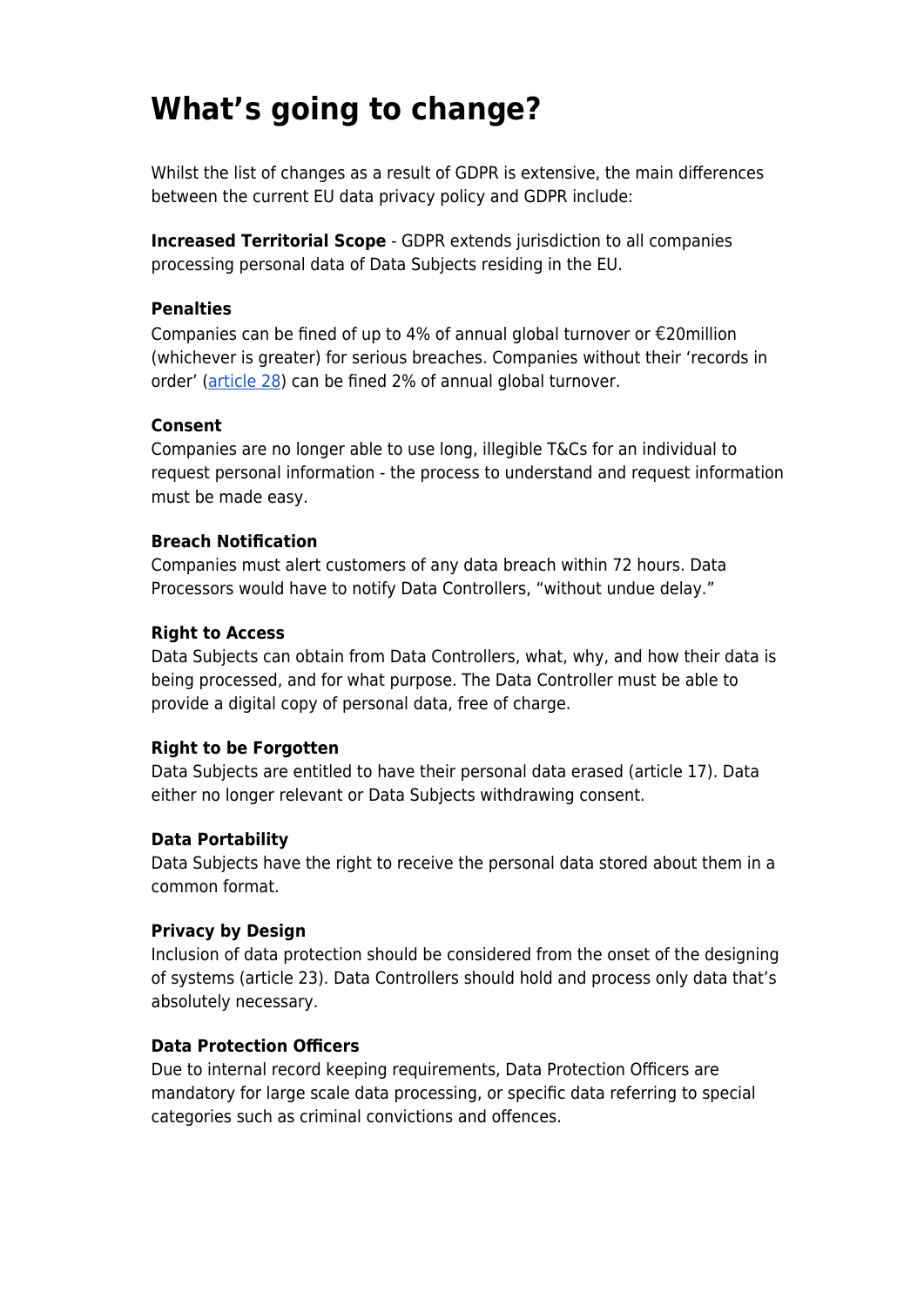# **Our pledge to you**

GDPR for your company doesn't just cover Deskpro, it covers all of the software applications that you use to store personal data about a Data Subject. Which is why we are committed to helping you to reach compliance. Every company that uses Deskpro, including ourselves, will be held accountable to the GDPR.

Amongst the changes to become compliant with GDPR, Deskpro will specifically provide GDPR support by:

- Updating our Data Processing Agreements between Deskpro and you, our customer, to reflect GDPR requirements and ensure data transfer involving storage outside the EU is fully compliant.
- Providing timely product updates that ensure you have the capability to be compliant when Data Subjects request data to be deleted or removed.

# **How does GDPR affect Deskpro customers across Cloud and On-Premise deployments?**



If you use Deskpro On-Premise, your organization is the Data Controller. If you host on your own servers, you are also the Data Processor. If you use a hosting solution, like Amazon Web Services, then they are the Data Processor.

If you use Deskpro Cloud, then you are just the Data Controller - and we are the Data Processor.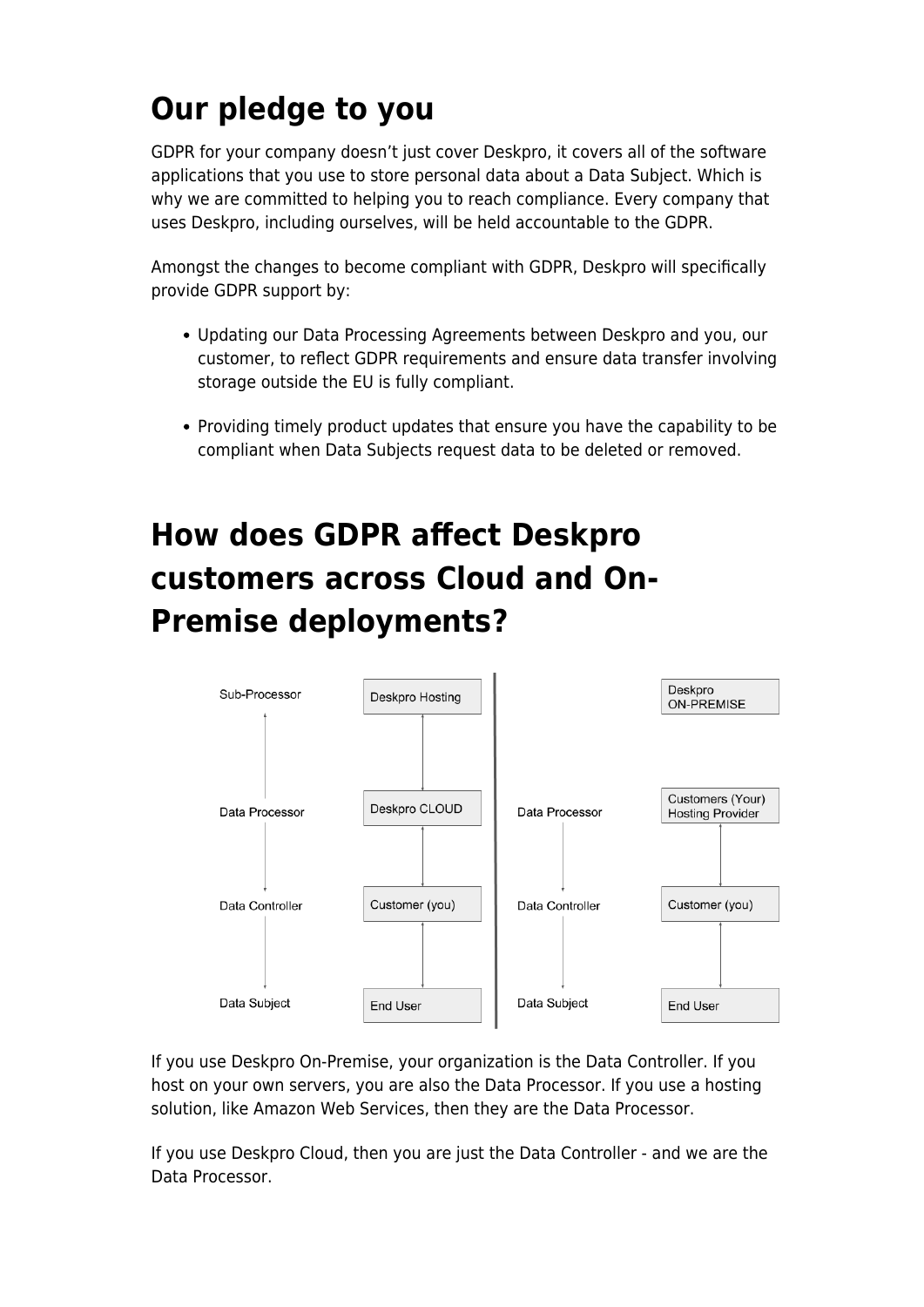And of course, as a Deskpro customer, you and your organization also qualify as a Data Subject, with Deskpro as the Data Controller, and our third-party hosting provider as the Data Processor.

# **What to expect in 2018**

Whilst aligning your business to honour the GDPR may seem like a mammoth task, compliance is absolutely necessary to smooth sailing and success once it is implemented.

We will keep you updated over the coming months about changes to the Deskpro product, as well as any legal changes, so that compliance with GDPR is as painless as possible.

If you have any questions about GDPR, please reach out to support@deskpro.com or check out the official GDPR website. https://www.eugdpr.org/, or to view the document in full here https://gdpr-info.eu/

## *Glossary of terms*

## **Data Subject**

An individual who is the subject of personal data.

#### **Data Controllers**

Organizations that supply or market goods or services to EU residents. They can also be companies that track or monitor EU residents, deciding how their data is collected and processed.

As a customer of Deskpro, you are likely considered a Data Controller under the new GDPR. One of your requirements as a Data Controller is to only work with compliant Data Processors.

#### **Data Processor**

Organizations that process data on behalf of Data Controllers.

As a cloud helpdesk software platform, Deskpro is considered as a Data Processor. However, if you are using an On-Premise deployment of Deskpro, the Data Processor would refer to either your organization or a hosting company.